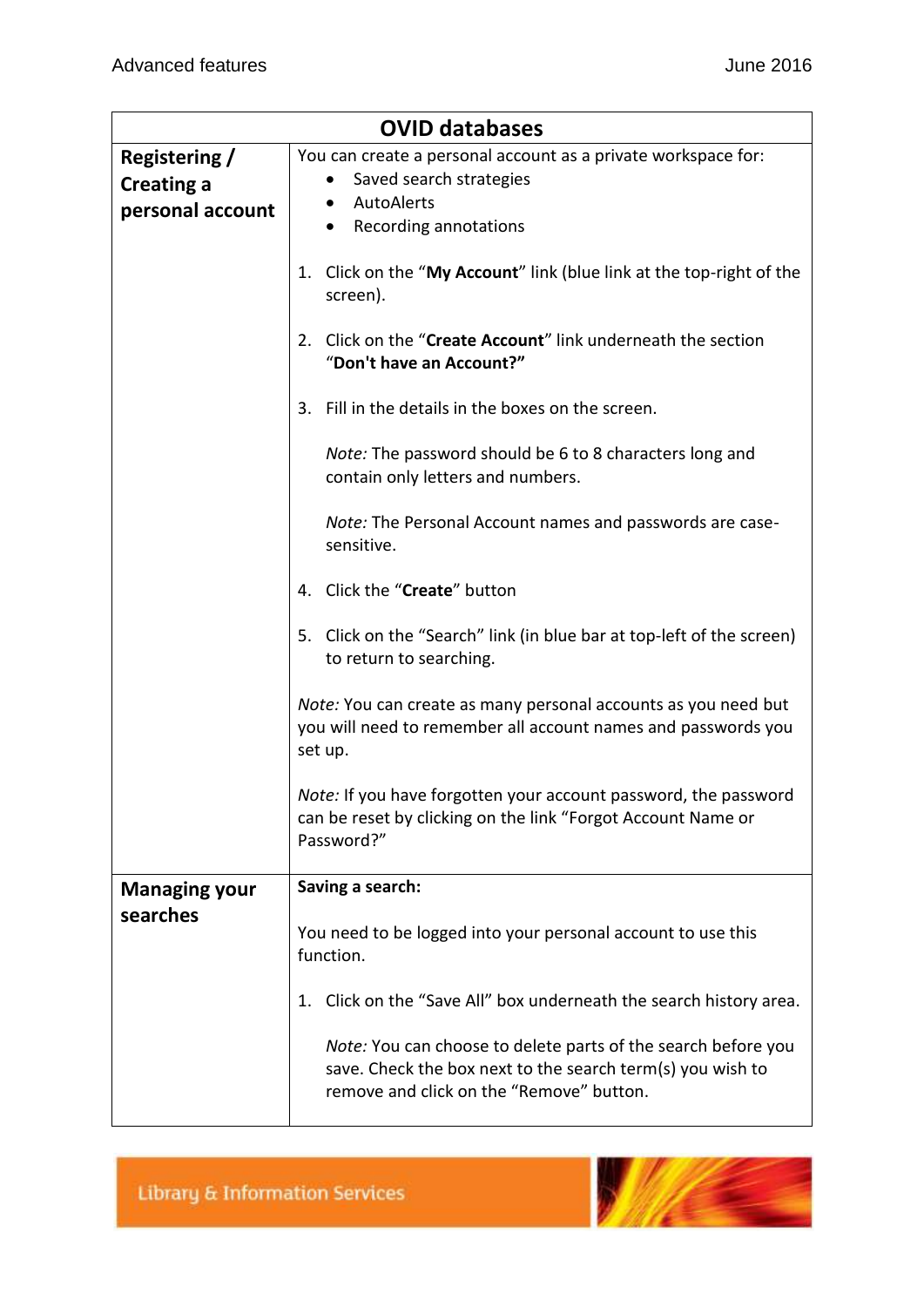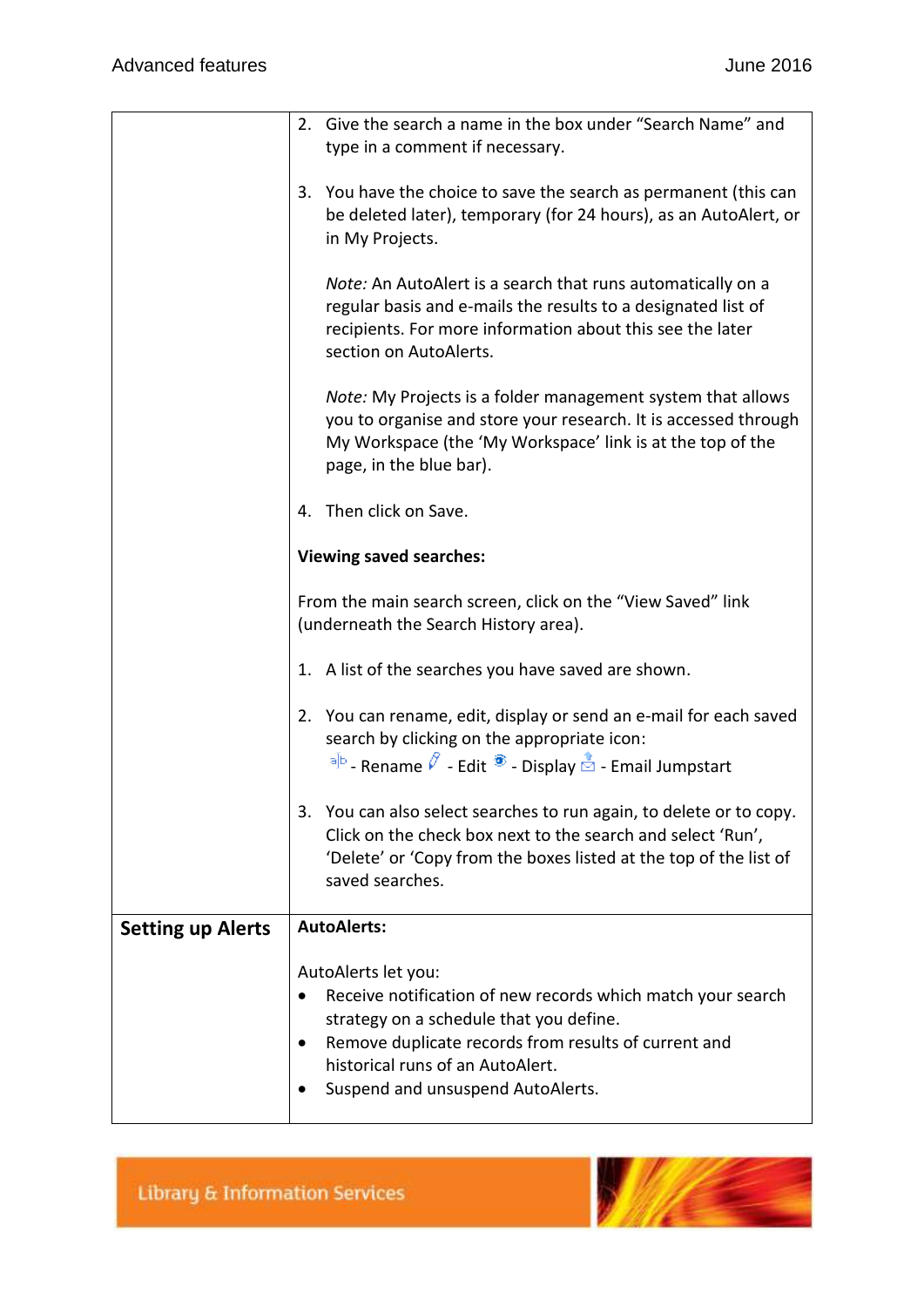|                  | 1. Save the search as before but on the Save Search page select                                                                                                                                                                                                                                                                                                                                                                                                                                                                                                                                                                                                                                                                                                                                                                                                                                                                                                                                                                                                                                                                                                                                                                                                        |
|------------------|------------------------------------------------------------------------------------------------------------------------------------------------------------------------------------------------------------------------------------------------------------------------------------------------------------------------------------------------------------------------------------------------------------------------------------------------------------------------------------------------------------------------------------------------------------------------------------------------------------------------------------------------------------------------------------------------------------------------------------------------------------------------------------------------------------------------------------------------------------------------------------------------------------------------------------------------------------------------------------------------------------------------------------------------------------------------------------------------------------------------------------------------------------------------------------------------------------------------------------------------------------------------|
|                  | "AutoAlert (SDI)" as the "Type".                                                                                                                                                                                                                                                                                                                                                                                                                                                                                                                                                                                                                                                                                                                                                                                                                                                                                                                                                                                                                                                                                                                                                                                                                                       |
|                  | 2. Make the selections from the AutoAlert options section:<br>Scheduling Options: these set when the alert will run.<br>Deduping Options: this sets when redundant or duplicate<br>$\bullet$<br>records will be removed.<br>Delivery options: this can be e-mail, as a RSS feed or to My<br>$\bullet$<br>Projects. There are tabs to make further choices depending<br>on which of these you have chosen - below are the options<br>for e-mailing:<br>Report Types: allows you to decide how much information<br>to include in the output<br>Field options: allows you to specify the citation<br>information.<br>Result Format: is the format for the records.<br>'Ovid Labeled Citation': resembles Ovid's record<br>$\circ$<br>titles display. It displays the record number<br>followed by field information.<br>'BRS/Tagged': displays record numbers followed by<br>$\circ$<br>two-letter field labels and information.<br>o 'Reprint/Medlars': displays record numbers<br>followed by two-letter field labels and information.<br>Sort Options: lets you specify Primary and Secondary fields<br>to order the results.<br>3. Once you have selected all preferences, click the "Save" button<br>Note: You can view and manage your alerts via the "My Searches" |
|                  | & Alerts" section in "My Workspace" (Link at the top of the<br>screen, in the blue bar)                                                                                                                                                                                                                                                                                                                                                                                                                                                                                                                                                                                                                                                                                                                                                                                                                                                                                                                                                                                                                                                                                                                                                                                |
| <b>RSS feeds</b> | Create in the same way as AutoAlerts above, but select RSS feeds<br>as the delivery option.                                                                                                                                                                                                                                                                                                                                                                                                                                                                                                                                                                                                                                                                                                                                                                                                                                                                                                                                                                                                                                                                                                                                                                            |
|                  | Alternatively there is a 'Create RSS' box underneath the Search<br>History area. If you click on this, a 'Create RSS' box will open<br>where you can fill in the name and comment for the feed.<br>If you uncheck the box 'Use default options', you will be<br>prompted to fill in your RSS preferences.<br>If you leave the 'Use default options' box checked, this will<br>remember your previous preferences.                                                                                                                                                                                                                                                                                                                                                                                                                                                                                                                                                                                                                                                                                                                                                                                                                                                      |